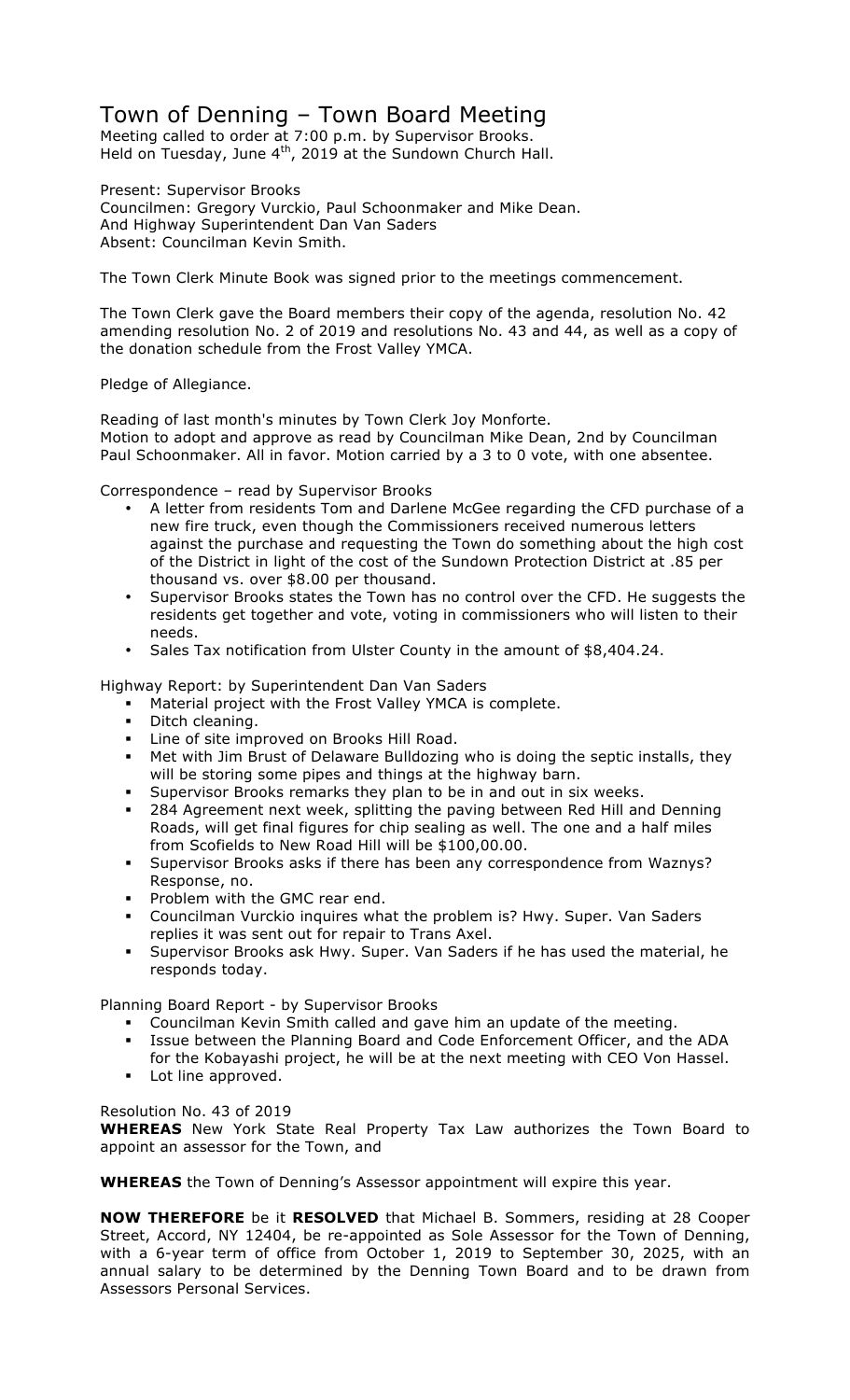(General Fund Appropriations code A1355.1)

**Whereupon**, the Resolution was put to a vote, recorded as follows: Motion to adopt and approve by Councilman Paul Schoonmaker, 2<sup>nd</sup> by Councilman Mike Dean. Roll Call Vote:<br>Councilman Mike Dean AYE Councilman Pa Councilman Paul Schoonmaker AYE Councilman Kevin Smith ABSENT Councilman Gregory Vurckio AYE Supervisor David Brooks AYE Motion carried following a unanimous roll call vote, with one absentee.

Supervisor Brooks calls for comments or questions from the Town Board regarding the Fund Balance Policy. There are none. He comments that Town Auditor Teri Lockhart did an outstanding job with this.

Resolution No. 44 of 2019 **WHEREAS** New York State requires Municipalities to adopt a Fund Balance Policy and

**WHEREAS** Chapter 528 of the Laws of 2000 gives local governments the authority to carry over a "reasonable amount" of unappropriated unreserved fund balance from one year to the next. And

**WHEREAS** the Governmental Accounting Standards Board (GASB) issued GASB Statement Number 54 (Statement 54) Fund Balance Reporting and Government Fund Type Definitions in February 2009. In April 2011 the Office of the State Comptroller (OSC) issued updated guidance on Fund Balance Reporting and Government Fund Type Definitions.

**THEREFORE,** the purpose of this policy is to establish a key element of the financial stability setting guidelines for the General Fund and all Special Reserve Funds that are legally mandated to be kept separately (i.e. Highway, Water, Sewer, Lighting, etc.). Unreserved fund balance is an important measure of economic stability. It is essential that the Town maintain adequate levels of unreserved fund balance to mitigate financial risk that can occur from unforeseen revenue fluctuations, unanticipated expenditures, natural disasters, and similar circumstances. The fund balance also provides cash flow liquidity for the Town's general operations.

**NOW THEREFORE BE IT RESOLVED** that the Town of Denning Town Board **HEREBY** adopts and approves of the Fund Balance Policy in accordance with New York State Law.

**Whereupon**, the Resolution was put to a vote, recorded as follows: Motion to adopt and approve by Councilman Gregory Vurckio, 2<sup>nd</sup> by Councilman Paul Schoonmaker. Roll Call Vote: Councilman Mike Dean AYE Councilman Paul Schoonmaker AYE Councilman Kevin Smith ASENT Councilman Gregory Vurckio AYE Supervisor David Brooks AYE Motion carried following a unanimous roll call vote, with one absentee.

Supervisor Comments:

- Supervisor Brooks informs the Board of his meeting with YMCA Director Jerry Huncosky, they have agreed upon a plan for payment for the cost of crushing the material from two stream projects in Claryville. The Frost Valley YMCA and the Town of Denning jointly split the material and the cost; \$9,583.33, this month's donation and \$5,246.67 of the following months donation.
- Further stating the fiscal year for the YMCA runs from June to June so the donation for next year will increase to \$9,937.50.
- Supervisor Brooks comments it was more than 2600 yards of material, more than anticipated.
- Hwy. Super. Van Saders remarks closer to 3000.
- Both Councilmen Mike Dean and Gregory Vurckio agree the cost is very reasonable, especially looking at the amount we would pay off of the material bid.
- Supervisor Brooks agrees, remarking it is excellent material.
- Supervisor Brooks informs the Board he made several trips to the Blue Hole over Memorial weekend and he did not see any issues, he comments the real test is  $4<sup>th</sup>$  of July. Further, commenting, the campgrounds seem busier.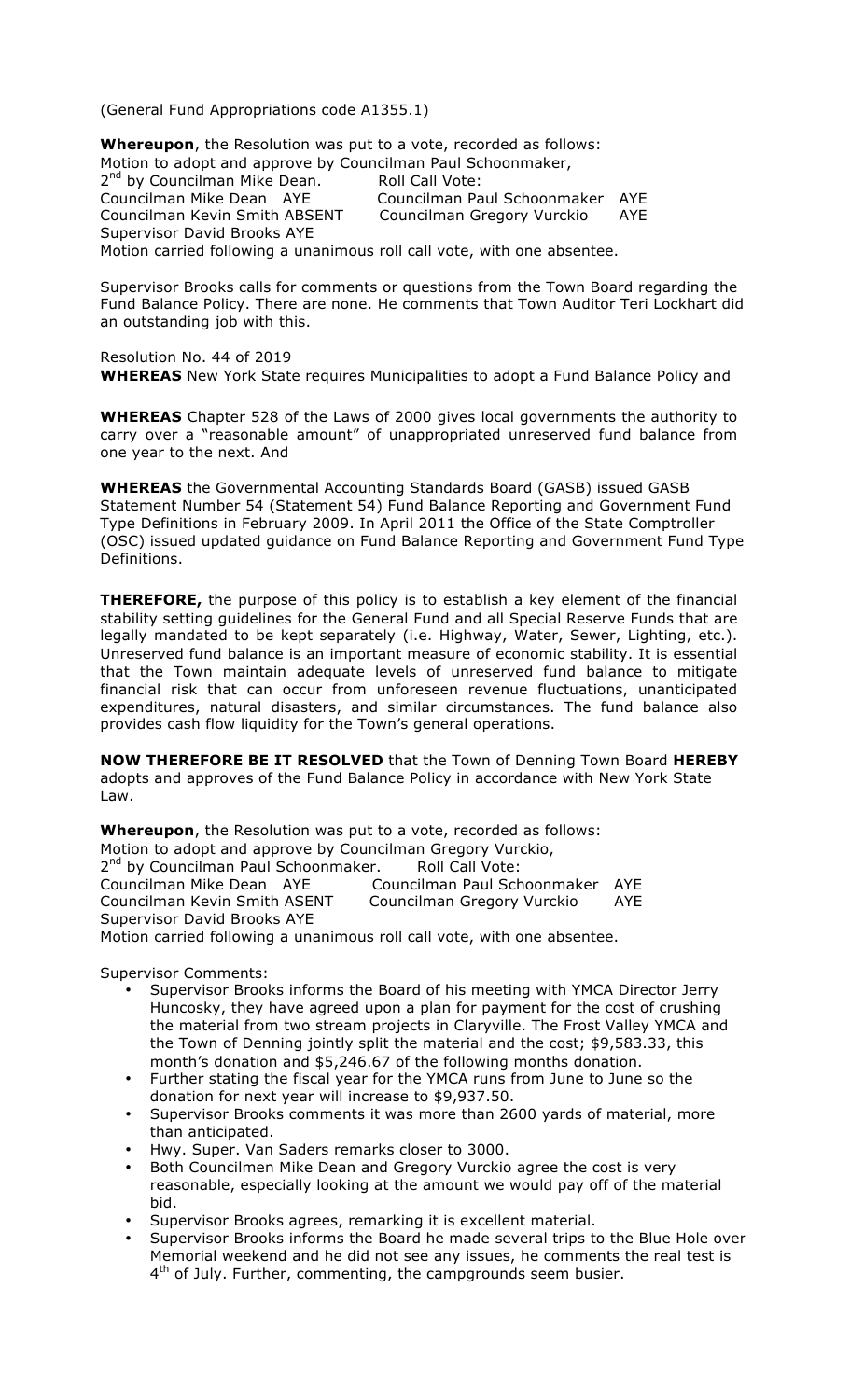- Resident Russ Betters remarks he called the Ulster County Sheriffs, for the drag strip some kids were using Peekamoose Road as. They responded right away and there have been no further issues.
- Supervisor Brooks remarks he and Councilman Vurckio have spent a lot of time on the Sundown Stream Restoration Project, however it will not be happening this year. Putting the stream back in the old channel creates a flume, one resident is very unhappy with the current plan, so by the time a new plan is approved and permits obtained, it will be to late. The stream project is at absolutely no cost and fully paid for by the CWC.
- Councilman Vurckio comments that Ulster County will be doing the bridge next year. He suggests pushing the County to do the bridge first.
- Supervisor Brooks they did not want the stream project and the bridge to be occurring at the same time, so perhaps we can push for the bridge to be first.
- Councilman Dean asks how many landowners are involved?
- Supervisor Brooks replies four, three are on board.
- Supervisor Brooks states he would like to get this done before another high water event. The biggest issue with the bridge, is putting the temporary bridge in. The new bridge will be wider and the abutments extended.
- Brief discussion on this effecting the paving schedule.

Supervisor Brooks calls for Councilmen Comments:

- Councilman Schoonmaker informs the Board the next court date is June  $12<sup>th</sup>$ . Judge Follender has told him he would like to train the next judge, he found it very helpful when Judge Vurckio trained him.
- ! Councilman Schoonmaker informs the Board of the cases appearing before the court: probation issue, drinking on the highway, felony larceny, a case was postponed for a vehicular traffic ticket, a resident had to have his property 90% cleanup buy the next court date, and a conservation ticket, for which he will have his written decision at court time.

Supervisor Brooks call for Public Comment:

- $\circ$  Resident Donato Lamonaca brings forth a compliant against multiple unlicensed vehicles on the neighboring property. 5 unregistered, 4 registered, some in a state of disassembly. He further states it doesn't really bother him.
- o Mr. Hnatiw states that s of 4:30 this afternoon nothing has been cleaned up on White House Road.
- o Mr. Hnatiw also thanks Hwy. Super. Van Saders and his crew for their efforts cleaning up the shelve on Brooks Hill Road and increasing the site line.

Councilman Vurckio asks the public in attendance if there are any issues with meeting at 6 instead of 7? There are none.

Supervisor Brooks explains the meeting and time changes; April, May, September and October in Sundown. All meetings at 6pm in the hopes of increasing attendance.

Supervisor Brooks call for any further comments or discussion. There is none.

Motion to adjourn 6:51 by Councilman Gregory Vurckio,  $2^{nd}$  by Councilman Mike Dean, All in favor.

Respectfully Submitted by Joy Monforte, RMC, Town Clerk, June 5<sup>th</sup>, 2019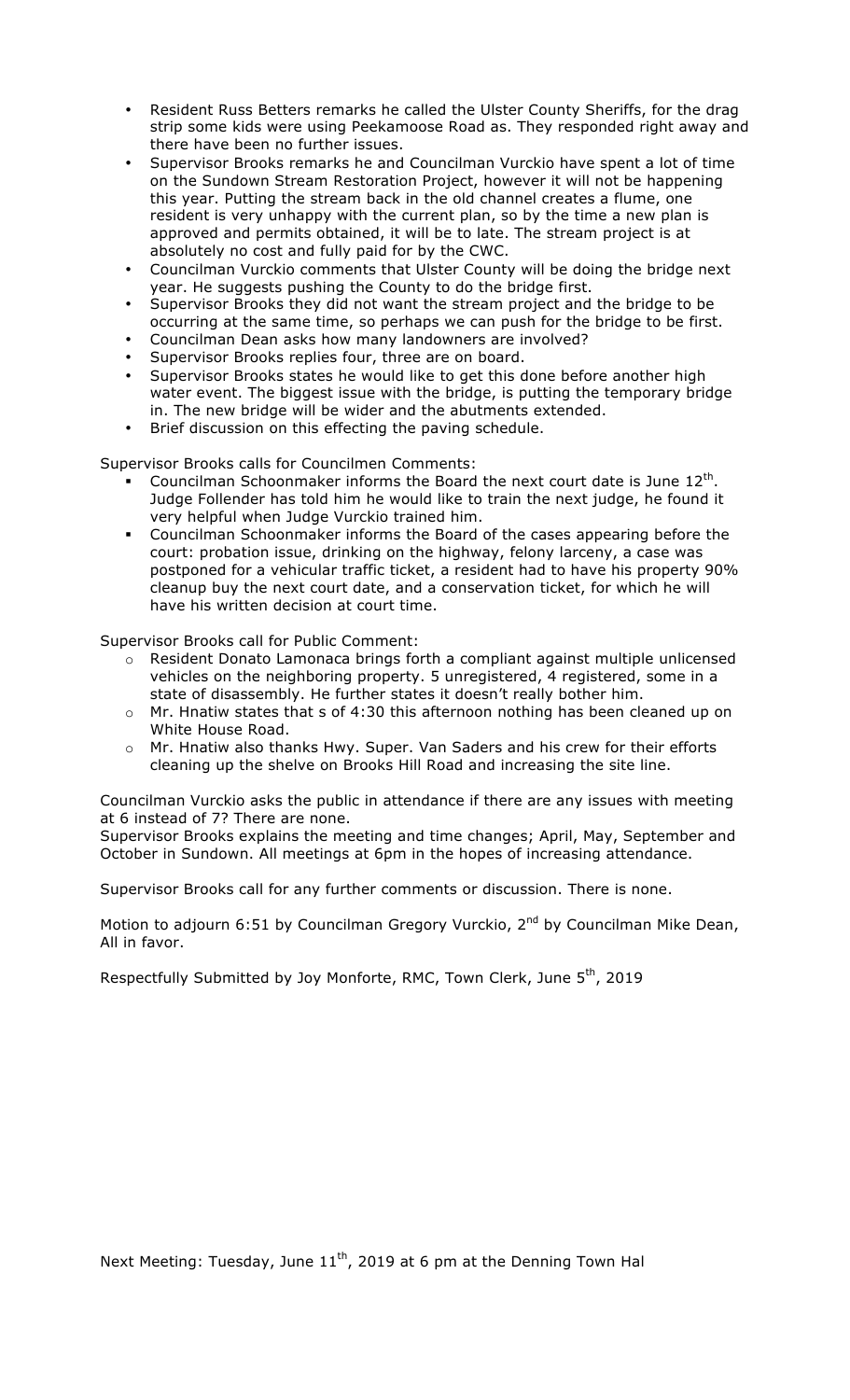## Town of Denning – Town Business Meeting

Meeting held on Tuesday, June 11<sup>th</sup>, 2019 at the Denning Town Hall. Called to order at 6:00 p.m. by Supervisor David Brooks.

Present: Supervisor David Brooks Councilmen: Mike Dean, Paul Schoonmaker, Kevin Smith and Gregory Vurckio. Highway Superintendent Dan Van Saders.

The Town Clerk Minute Book was signed prior to the start of the meeting.

The Town Clerk gave the Board members their copy of the agenda and the Budget vs. Actual thru May 2019.

Pledge of Allegiance

Highway Pre Pay Vouchers presented by Hwy Super. Van Saders. (see Warrant #6 Pre-Pay, voucher #17-18) MVP Healthcare Inc. DA9060.8 \$8,324.86 Trust & Agency Account DA9030.8 \$850.57. Whereupon a Motion to approve and pay Highway Pre Paid Vouchers was made by Councilman Mike Dean, 2<sup>nd</sup> by Councilman Gregory Vurckio. All in favor.

Highway Vouchers presented by Highway Superintendent Dan Van Saders. (see Warrant #6, voucher #78-88) Advance Professional DA5130.4 \$71.65 Arkel Motors, Inc. A5130.4 \$1,242.25 Bottini Fuel Corp. DA5110.4 \$916.62, \$1,951.26. Fleetpride DA5130.4 \$166.02. Robert Green Auto & Truck, Inc. DA5130.4 \$512.22. Kimball Midwest DA5130.4 \$36096 M&M Auto Group DA5130.4 \$1,335.18 Sarjo Industries Inc. DA5130.4 \$66.48 Shakelton Auto & Truck Center DA5130.4 \$232.04 Tran Axle DA5130.4 \$3,505.12. Whereupon a Motion to approve and pay Highway Fund vouchers by Councilman Kevin Smith,  $2^{nd}$  by Councilman Mike Dean. Motion carried 4 to 0 vote.

Supervisor Brooks asks Hwy. Super. Van Saders if he has used the gravel?

o Hwy. Super. Van Saders replies on Barnes Road, however the hose on the grader broke causing a delay.

Hwy. Super. Van Saders the 284 Agreement for consideration, which is then reviewed and discussed.

- ! Discussion on cost of black top, chip sealing, length and sections of roadways.
- ! Hwy. Super. Van Saders informs the Board he based his figures on last years cost for black top.
- ! Red Hill Road intersection and a portion of Denning Road are to be paved.
- ! It is the Town Board preference to complete a roadway but will agree to the 284 Agreement, as Hwy. Superintendent Van Saders replies we can always amend it.
- Supervisor Brooks requests the roadways which are to be paved, are brushed cut prior to the paving, as it is better for the road and safer paving conditions for the workers and the equipment.
- The 284 Agreement is then signed by the Board.
- o The Town Clerk will mail to the UCDPW commissioner for his signature.
- o Supervisor Brooks ask Hwy. Super. Van Saders to request the Rondout Stream Program hydro seeds at the end of Peekamoose and spots on White House Road. Commenting they are supposed to hydro seed behind town hall next week.
- o Supervisor Brooks requests an up date on the newly purchased backhoe.
- o Hwy Super. Van Saders replies they are waiting on an attachment, it should be delivered, in a week or so.
- o Supervisor Brooks ask Hwy. Super. Van Saders if knows who was awarded the Ulster County bids? Response no, not yet.

Hwy. Super. Van Saders leaves as his portion of the meeting has concluded.